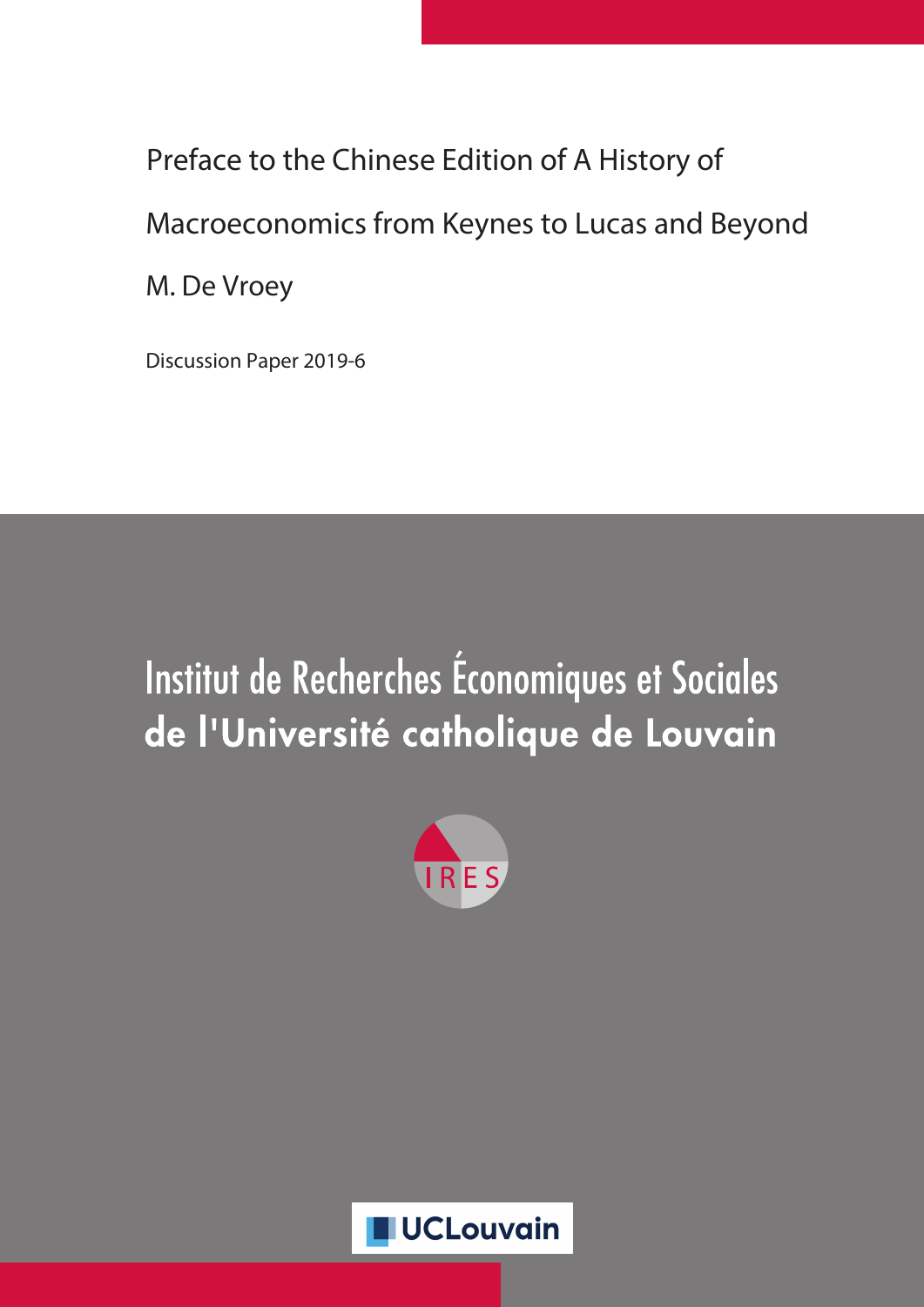## Preface to the Chinese Edition of *A History of Macroeconomics from Keynes to Lucas and Beyond*

Michel De Vroey \* Université catholique de Louvain January 2019

## Abstract

In this preface, I reflect on the evolution of macroeconomics in the wake of the 2018 recession. I give a sketch of the developments that have taken place and assess the validity of some of the main criticisms that have been addressed to DSGE macroeconomics

**Keywords**: History of macroeconomics, 2008 recession, DSGE macroeconomics, RBC model, New Keynesian model **JEL code**: B22, E12, E 13, E30

 $\overline{a}$ 

<sup>\*</sup> michel.devroey@uclouvain.be I thank Pierrick Clerc for his remarks on a previous version of this Preface.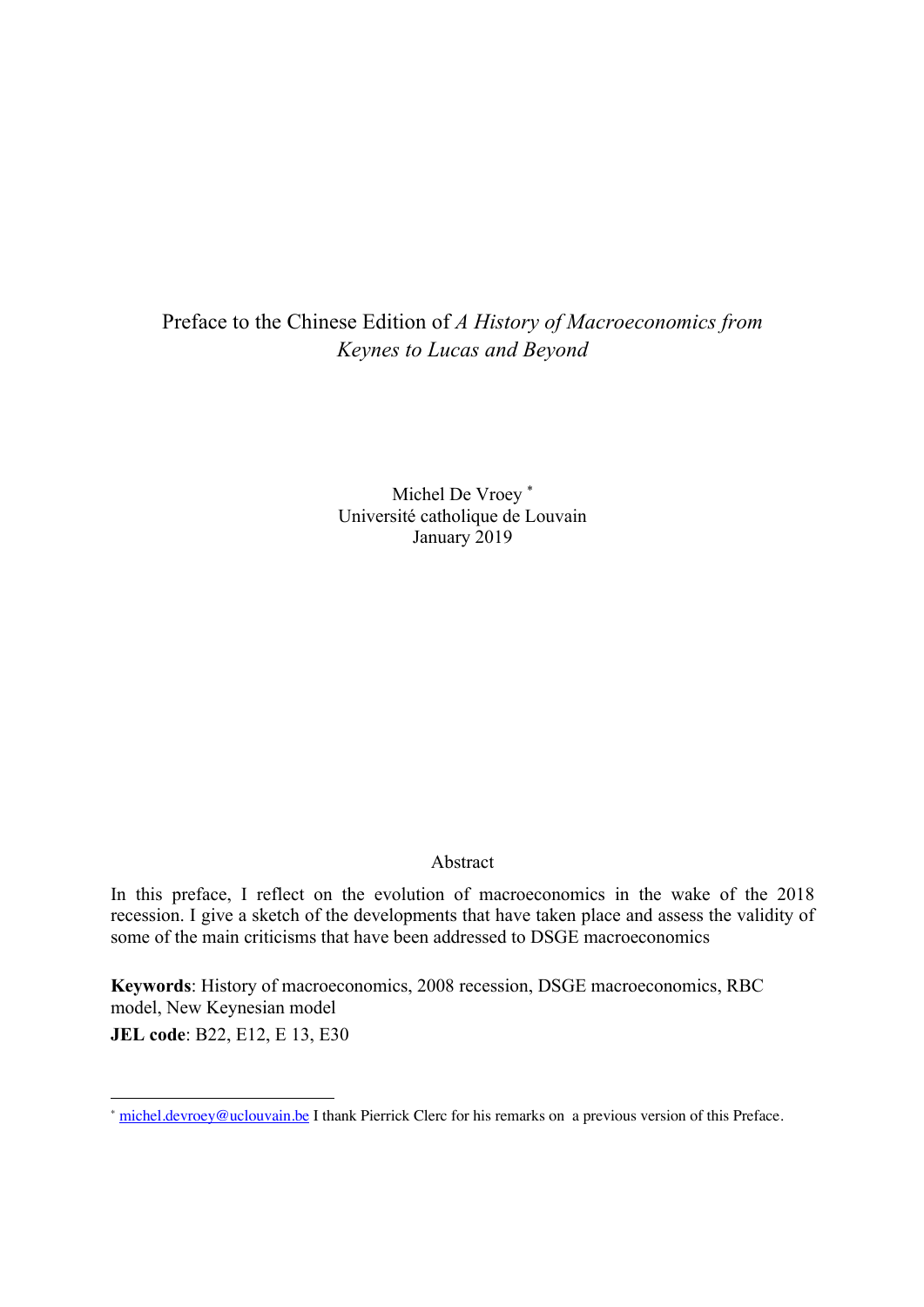I am much honored to have my book on the history of macroeconomics translated into Chinese. I hope that its Chinese edition will have the same success as its English one. As stated in the Preface to the English text, my aim in writing this book was to provide graduate students and young researchers a complement to their technical education. I am aware that macroeconomics is a thriving field in China. If the need for the 'big picture' is present in Western countries, it may be surmised that this is also true for China.

Two main threads span my analysis. First, I was inspired by Leijonhufvud's view that the development of economic theory can be regarded as a decision tree, the branches of which originate from choices made about basic methodological nodes. Taking one bifurcation rather than another puts theory on different tracks, with possible far-reaching consequences. To begin with, there are elementary or basic choice nodes to be addressed. Next, once a given branch has grown, choices become more specific as second-, third-level, etc., nodes enter the picture. Even thriving research lines face hurdles. As a result, changes in bifurcations, the emergence of new nodes, and the abandonment of old ones are usual features in the unfolding of theory. It may also happen that, at some point, a successful research track loses its momentum: conundrums are brought to light, objections are leveled, and doubts about the validity of the route taken set in. Such an occurrence may result in what Leijonhufvud calls 'backtracking' – that is, returning to a previous node and taking a previously neglected bifurcation. Using such a grid of analysis allows us to regard the history of macroeconomics as a succession of turns: a turn from the 'Economics of Keynes' to Keynesian macroeconomics; a turn from the latter to the dynamic stochastic general equilibrium (DSGE) program, the first stage of which, initiated by Lucas and Sargent, was new classical macroeconomics; a turn from the latter to RBC macroeconomics; and, finally, a turn from the latter to DSGE *modeling* (to date, the last stage of the DSGE *program*). The term 'scientific revolution' has been overused, yet I am of the view that, if there is one episode in the history of macroeconomics which deserves to be called thusly, it is the Lucasian transformation, which led to the dethroning of Keynesian macroeconomics. The other turns consisted of endogenous transformations rather than of a radical breach.

The second guiding thread of my book is the Marshall-Walras divide. I have long thought that the three distinct branches which co-exist within neoclassical economics – the Marshallian, the Walrasian, and the Austrian ones – are alternatives rather than complements. For the purpose of studying macroeconomics, only the Marshallian and Walrasian variants matter. A central claim of my book is that the Marshall-Walras divide provides a powerful tool for shedding light on the unfolding of macroeconomics. Keynes's *General Theory* and Keynesian macroeconomics were fully Marshallian, their specific aim being to generalize Marshallian partial equilibrium analysis. As for Lucas, he regarded the transformation of the field he stewarded as a move from Marshall to Walras without, however, fully breaking away from Marshall. RBC modeling is a different blend. It studies identical autarkical agents. As trade is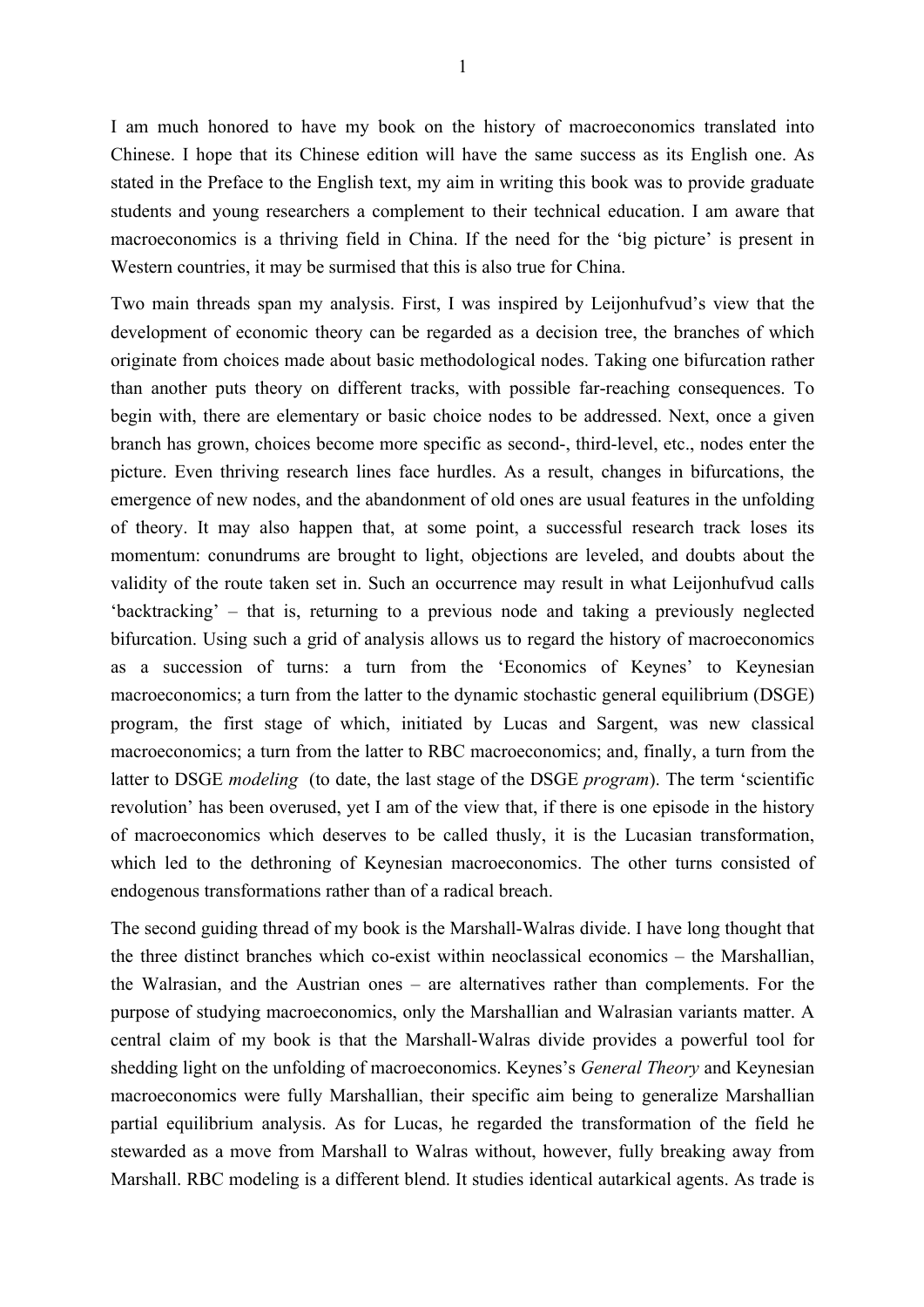absent, the RBC baseline model is neither Marshallian nor Walrasian. As far as DSGE modeling is concerned, it combines a Marshallian trade technology with Walrasian principles.

Although published in 2016, the story told in my book stops at the eve of the 2008 recession. The reason is that, in Hegel's words, the owl of Minerva spreads its wings only with the falling of the dusk. In plain language, historians must wait until the dust has settled to start their investigations. Ten years later, things have become clearer. It is thus worth the while to make an assessment of the developments that have taken place over the last decade. This is the task I have set for myself in the following pages.

Much fuss has been made about the fact that DSGE modeling was unable to foresee the 2008 recession. But this is hardly a devastating critique because great recessions always come as a surprise. More important is the fact that before the recession, for good and bad reasons, DSGE economists paid scant attention to financial intermediation, which inevitably meant that they were unable to come to grips with a recession like the one that occurred. The Smets-Wouters model, the emblematic DSGE model, assumed that financial intermediation worked in a frictionless way. To compound the matter, when later financial frictions were introduced into this model, this model proved unable to account for their protracted character. Such shortcomings are definitely serious. Those economists who from the onset were skeptical about the DSGE program found their earlier judgment about it confirmed. By contrast, DSGE macroeconomics regarded it as a challenge they needed to address. The result was a burst of papers on finance and banking exploring the incidence of agency and asymmetric information problems on the workings of the economy.

Groundbreaking developments also occurred in other topics. Here, I will limit myself to evoking three of them. First, the study of monetary policy went through a significant renewal, the result of the need to address the effects of a zero lower bound on nominal interest rates. As standards tools were no longer operational, unconventional policies based on quantitative easing and forward guidance needed to be devised. Such policies had already been studied before the recession by Eggertsson and Woodford (2003). Gertler and Karadi (2011) revisited the issue in the context of the Great Recession. Heterogeneity is a second topic which underwent significant changes. Krusell and Smith (1998) had blazed the trail in the 1990s. Early works on heterogeneity turned out to generate responses to total factor productivity shocks that were hardly different from those generated by the representative agent model. New developments allowed going beyond this result. HANK (heterogeneous agent new Keynesian) models are one of them. In a series of papers, Kaplan, Violante, and co-authors reintroduced the forgotten Keynesian notion of marginal propensity to consume – a nice example of Leijonhufvud's backtracking idea. In these models, heterogeneity takes the form of differences in wealth and portfolio holding in an incomplete market context. In such a surrounding, aggregate demand shocks have a more significant output impact than in the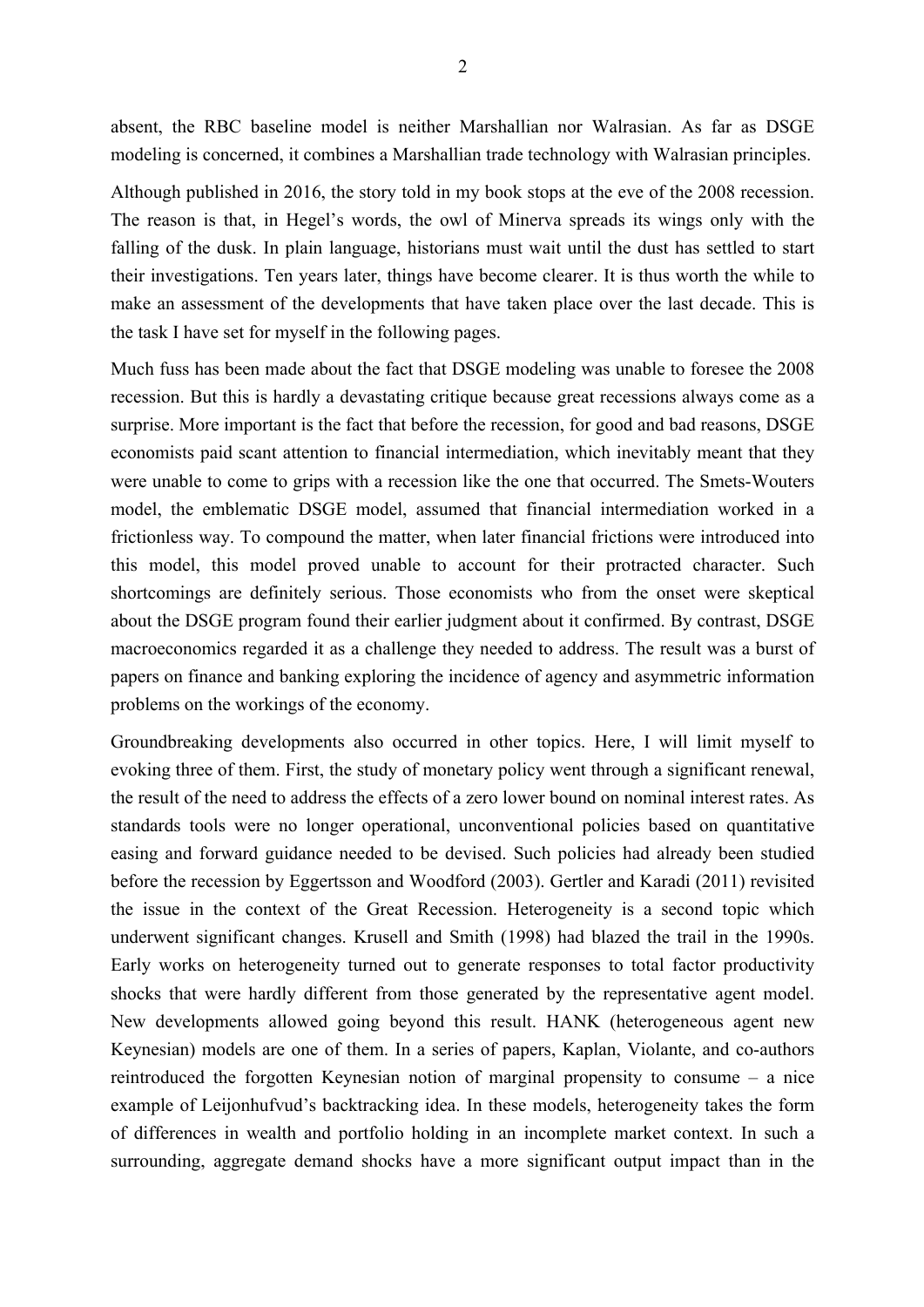representative agent model. Now, at last, heterogeneity makes a difference. Models such as the HANK model also testify to a reversal in the focus of research. In the first decade of this century the trend in DSGE modeling was to try to improve the fit of models by piling up new shocks even if their microfoundations credentials were thin. By contrast, with these models and in view of the tremendous increase in the size of databases, a return to the study of microeconomic behavior and the transmission mechanism has taken place. A third challenge that had to be faced was the "missing deflation puzzle." Despite the huge increase in unemployment that occurred in the US over the 2009-2012 period, no disinflation occurred. As shown by Hall (2011) and Ball and Mazumder (2011), the standard DSGE model based on the new Keynesian Phillips curve has been unable to replicate the observed weak decline in inflation. Del Negro, Giannoni, and Schorfheide's (2015) and Christiano, Eichenbaum, and Trabandt's (2015) papers tackle this issue. The former shows that an increase in nominal price rigidity can explain the anomaly, the second that a new Keynesian model with credible wage bargaining can account for a weak drop in inflation if neutral technology shocks and a risky working capital effect are assumed.

A preface is not the place to present a more detailed account of these developments. The interested reader can turn to the "Macroeconomics a Decade after the Great Recession" Symposium, published in the 2018 Summer issue of the *Journal of Economic Perspectives.* It includes papers on developments in financial intermediation by M. Gertler and S. Gilchrist, on the household demand channel by A. Mian and A. Sufi, on identification by E. Nikamura and J. Steinsson, papers providing a general picture of post-recession developments by (a) J. Gali, (b) L. Christiano, M. Eichenbaum, and M. Trabant, and (c) P. Kehoe, V. Midrigan, and E. Pastorini, and, finally, an article on the HANK model by G. Kaplan and G. Violante.

All these articles evince high spirits, a feeling that the DSGE program is thriving, as if the challenges raised by its lack of prognosis of the 2008 recession had resulted in a forward surge. It suffices to look at the REPEC list of publications under the heading *New Economic Papers on Dynamic General Equilibrium* or at the content of the *Review of Economic Dynamics* to observe the breadth of issues that can be tackled using the DSGE conceptual and empirical apparatus. The following two quotations from Kehoe *et al*.'s paper in the *Journal of Economic Perspectives* set the tone:

The Great Recession has had essentially no impact on macroeconomic methodology per se (Kehoe *et al*. 2018: 151).

This is the view held among business fluctuations scholars. But outside this community, the picture is different. In the media – even in a magazine like *The Economist* or a newspaper like *The Financial Times* – macroeconomics seems to have lost whatever luster it had before. With respect to the economic profession at large, present-day macroeconomics seems to stand on

In this sense, there is no crisis in macroeconomics, no massive failure in methodology, no need for undisciplined frictions and shocks. Overall, modern macroeconomists live under a big tent that welcomes creative ideas laid out in a coherent language, specified at the level of primitives, and disciplined by external validation. Kehoe *et al*. 2018: 164).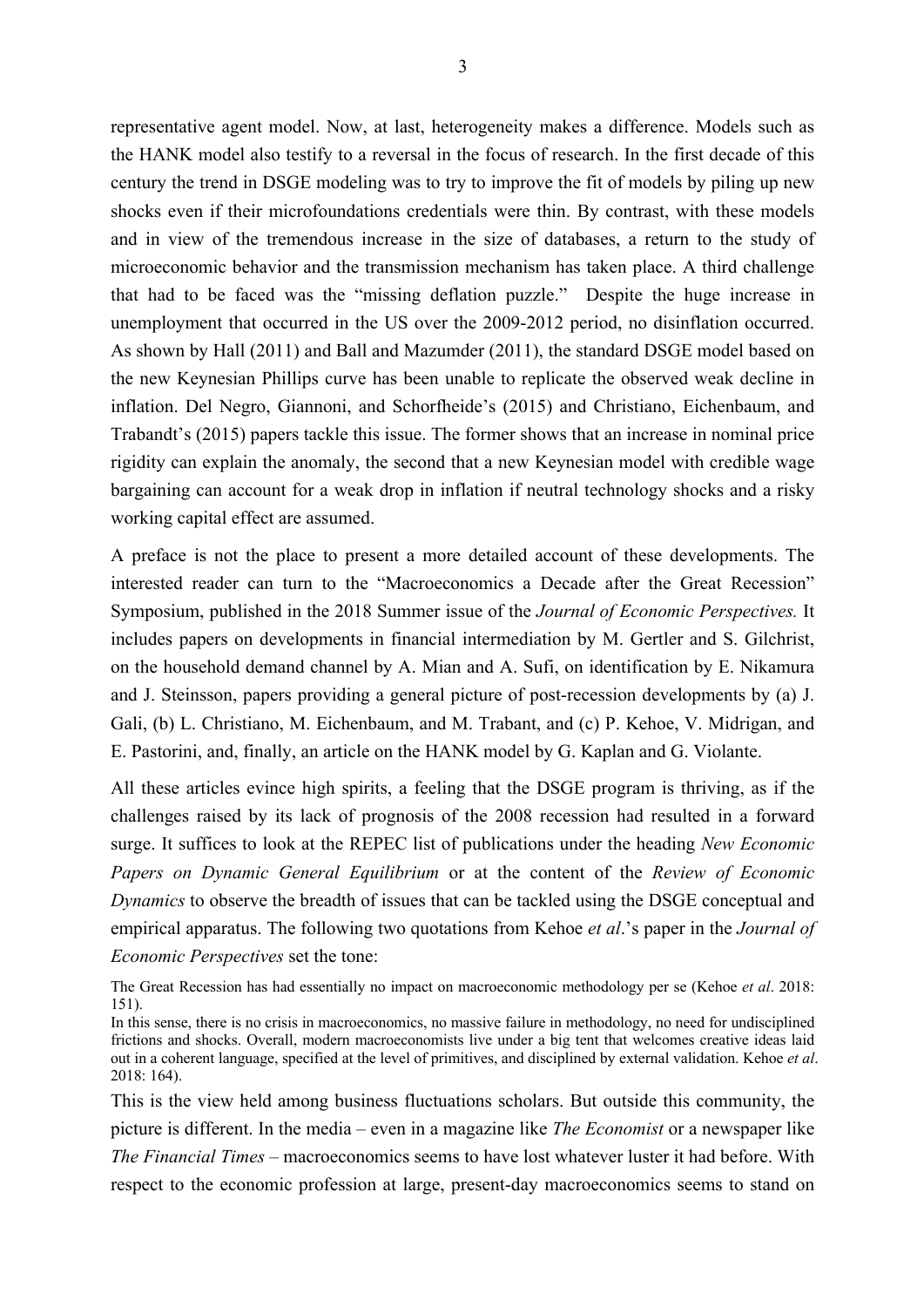the sideline. With the rise of different types of experimental research lines, the economics profession has indeed drifted away from the high-brow theoretical style embraced by DSGE macroeconomics. The latter has also been the target of fierce attacks from eminent members of the profession like J. Stiglitz, P. Romer, and P. Krugman, all three Nobel Prize laureates. Let me briefly assess these attacks.

Stiglitz's general appraisal of DSGE macroeconomics in his paper, "Where Modern Macroeconomics Went Wrong," reprinted in the *Oxford Review of Economic Policy,* is as severe as can be.

I believe that most of the core constituents of the DSGE model are flawed—sufficiently badly flawed that they do not provide even a good starting point for constructing a good macroeconomic model (2018: 76).

His list of flawed ingredients runs as follows: a) theory of consumption; b) theory of investment; c) representative agent; d) distribution matters; 5) aggregation; 6) source of shocks; and 7) adjustment to shocks. Prominent among these is the representative assumption. Its adoption impedes any consideration of what Stiglitz regards as one of the most important breakthroughs in economics (to which he was a main contributor), information economics. Obviously, asymmetry of information cannot enter the picture when agents are assumed to be identical. Stiglitz is right in arguing that no cogent explanation of financial failures can be made without integrating the informational dimension. But, there is a snag. While it is, to some extent, valid for the pre-recession state of DSGE macroeconomics, it is no longer so for its post-recession state. In the financial intermediation literature, agency problems between borrowers and lenders, vulnerability in balances sheets, and bank runs are now front and center. The same is true for heterogeneity, as touched on above. By voicing his critique in 2018, Stiglitz exposed himself to being debunked for a lack of knowledge of what is going on at the cutting-edge of the discipline – a rebuttal that Gali and Christiano et al. did not stop themselves from making.

Romer's 2016 paper "The Trouble with Macroeconomics" is another fierce attack on modern macroeconomics. It comprises a long list of indictments. Let me just focus on the two most important ones. The first is that the 'truth-value' of modern macroeconomics is nil. Hanging over this judgment is my old friend, the Marshall-Walras divide. Surely, searching for the truth fits the Marshallian approach more than the Walrasian one. The latter addresses reality only indirectly through fictitious model economies. RBC economists, who proudly proclaim their adoption of Walrasian methodological principles, nonetheless took a step toward Marshall by claiming that their models must be gauged with respect to their ability to replicate real-world time series. Still 'replication' is a far cry from 'explaining' in the strong sense of the term. Hence their truth-value is indeed weak. The bottom line is thus that Romer wants macroeconomics to be based on Marshallian rather than Walrasian principles. DSGE macroeconomics displays the opposite preference (yet less so in its last installment, new Keynesian DSGE models). Yet, expressing methodological preference for one research line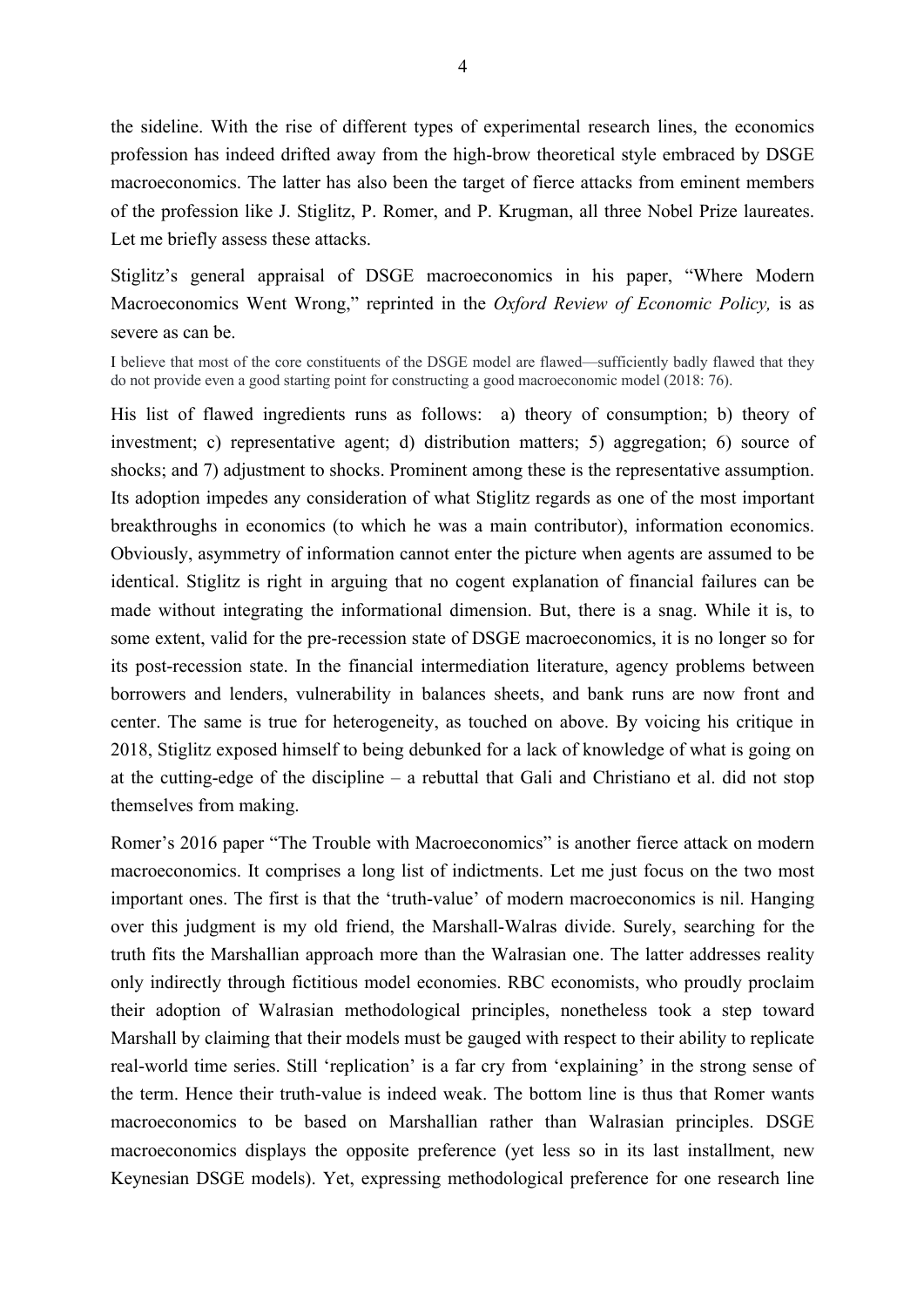rather than another cannot be regarded as a critique of it. Romer's second indictment is that DSGE models attribute fluctuations in aggregate variables to forces that are not caused by the actions of economic agents. His target is thus exogenous shocks, the impulse/propagation mechanism, which is indeed a cornerstone of the DSGE program. What is needed, he claims, is an endogenous explanation of business fluctuations. That is, business fluctuation studies must experience a move similar to that which occurred in growth theory (thanks to Romer. I find this point cogent. Unfortunately, declaring that a good theory of business fluctuations must have them generated endogenously is easier said than done. Romer gives no hint as to how to proceed. Hence DSGE economists could retort that as long as the ins and outs of such a radically new bifurcation have not been set out and implementation of the program is missing, it makes sense to pursue the existing line as its momentum remains strong.

As far as Krugman is concerned, in my book I critically discussed his 2009 *New York Times Magazine* article, "How did economists get it so wrong?" – a title that aptly summarizes its author's contention. In his contribution to the *Oxford Review of Economic Policy* entitled *"*Good Enough for Government Work? Macroeconomics Since the Crisis" (2018), Krugman pursues a complementary strategy. Having contended (unconvincingly in my eyes) that DSGE macroeconomics has it all wrong, the task he sets for himself in this new paper is to show that Keynesian macroeconomics has it almost all right. Its robustness, Krugman claims, has been verified on three scores. First, the liquidity trap version of the IS-LM model put forward by Hicks has proven correct: in a zero lower bound context, large budget deficits have not driven interest rates higher. Second, events have confirmed the Keynesian contention that, during recessions, increases in the monetary basis have little price impact. Third, Keynesian theory predicts that changes in government spending and taxation generate a multiplier effect greater than one, and this is what occurred. Moreover, the post-recession years have testified to the potency of activist policy in dealing with short-run fluctuations. Hence Krugman's conclusion that the 'old guard' can be comforted. I agree with him that the Keynesian theoretical apparatus, combined with Keynesian econometric models, is "good enough" for policymaking in recession phases. But this conclusion cannot be regarded as a critique of DSGE macro. What it rather does is support the view that macroeconomics must be pluralistic in method, a standpoint defended by Blanchard (2018) and Wren-Lewis (2018).

Will these critiques exert an impact on the development of macroeconomics? To answer this question a distinction must be drawn between external and internal criticisms. External criticism follows from differences in methodological preferences. It amounts to criticizing an approach because it is based on premises different from those endorsed by the person voicing the critique. For example, Marxian economists dismiss neoclassical economics because it sweeps under the rug the existence of social classes holding opposite interests. Symmetrically, neoclassical economists will disparage Marxian economics because it disregards that economic agents are choice-makers. Internal criticism zeroes in on the logical or empirical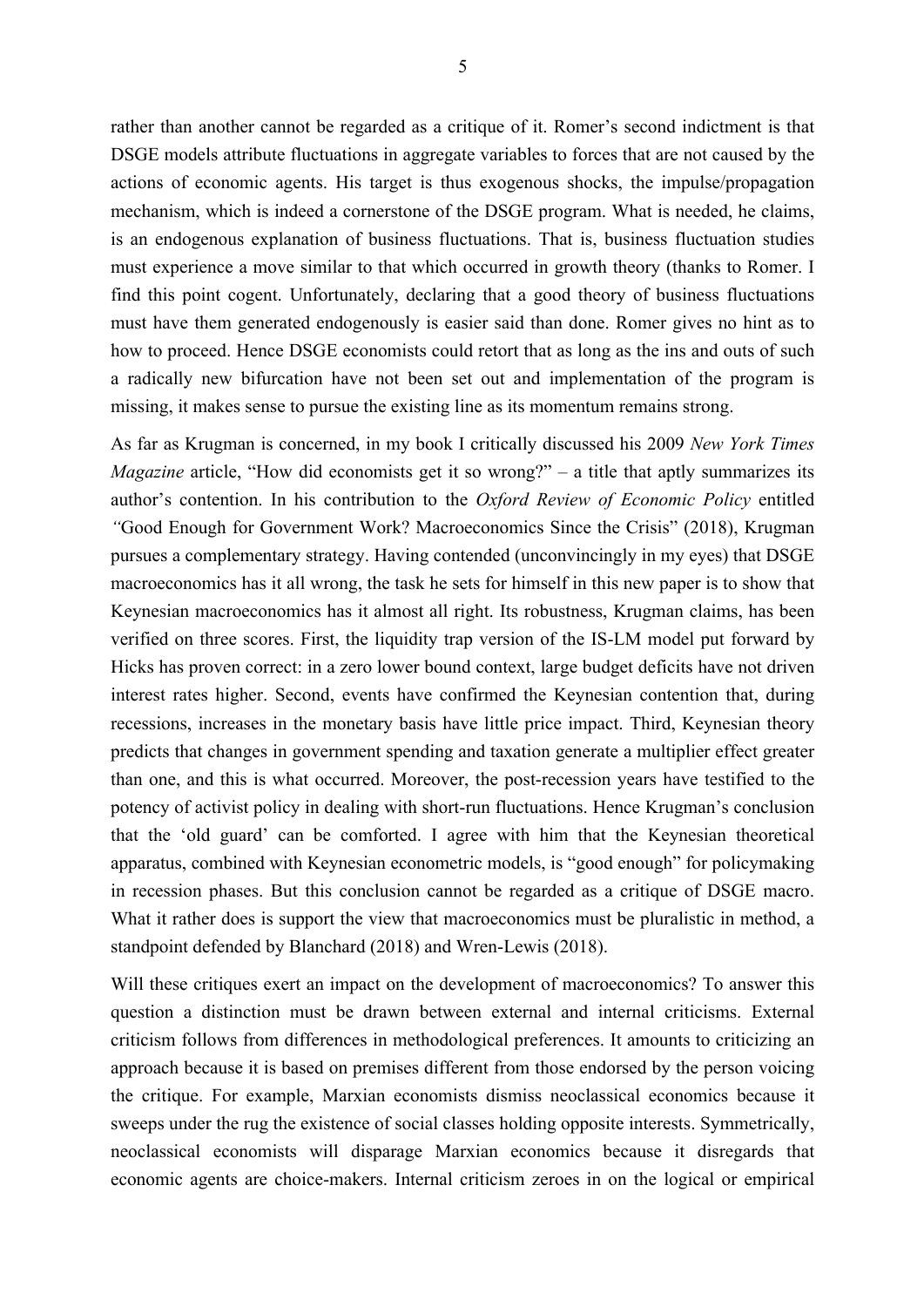shortcomings of an approach without questioning its premises. Böhm-Bawerk's critique of the transformation of values into prices in Marxian theory or Edgeworth's and Bertrand's criticism of Walras's theory of *tâtonnement* are examples of the past. Friedman's expectations-augmented Phillips Curve or Lucas's critique are more recent ones related to macroeconomics. The hallmark of internal criticisms is that they hurt. They compel a response, either debunking the criticism or taking stock of it and modifying the theoretical construct accordingly.

Against the background of this distinction, Stiglitz's is an internal critique, but it is largely anachronic. The other two are external. Romer criticizes DSGE macro for regarding business cycles as caused by exogenous shocks. Krugman criticizes it because he believes that Keynesian macroeconomics is more useful for policymaking. This leads me to think that, although the three papers will be music to the ears of all those who dislike DSGE macroeconomics, in no way will they have an impact on the practice of DSGE economists.

In an above quote, Kehoe et al. depict DSGE macroeconomics as a big tent, which suggests that everybody is welcome. This is false. The standards for 'good' theoretical practice as enunciated by Lucas and soon adopted by the profession act as a barrier to entry. They are as follows: general equilibrium analysis, the stability postulate, explicit microfoundations, the intertemporal equilibrium concept, rational expectations, the impulse/propagation approach, stochastic shocks, and empirical verifications. Taking these bifurcations is regarded as *a sine qua non* for good theoretical practice. Notice that perfect competition, perfect information, the representative agent assumption, monetary aspects, and any specific trade technology assumptions do not belong to this set of standards. The strength of the DSGE program then lies in its subtle combination of rigidity and flexibility. The above standards are constitutive of its identity. For the rest, internal criticism is the rule of the game, the fuel of the development of the program. The big tent analogy must be understood as meaning 'internal criticism is welcome.' No assumption is sacred as long as the standards are respected. Some are indeed outrageous – e.g. the representative agent assumption. Their justification is tractability and the view that theory construction must proceed step by step – even if removing outrageous assumptions can take decades. All this is underpinned by the fact that general equilibrium analysis faces constraints that are absent from partial equilibrium analysis.

I am not claiming that DSGE macroeconomics is here forever. It will fall when (a) its standards have become an obstacle to further progress and (b) prospects for devising alternative bifurcations have seen the light of day. The relinquishment of the exogenous shock bifurcation and its replacement with endogenous shocks is a possible radical backtracking. If so, people might then return to Romer and hail him as their forebear. I also surmise that any such move will be engineered by people from within the paradigm – people who, after having been educated and worked in it, have become dissatisfied with it, and have found a way to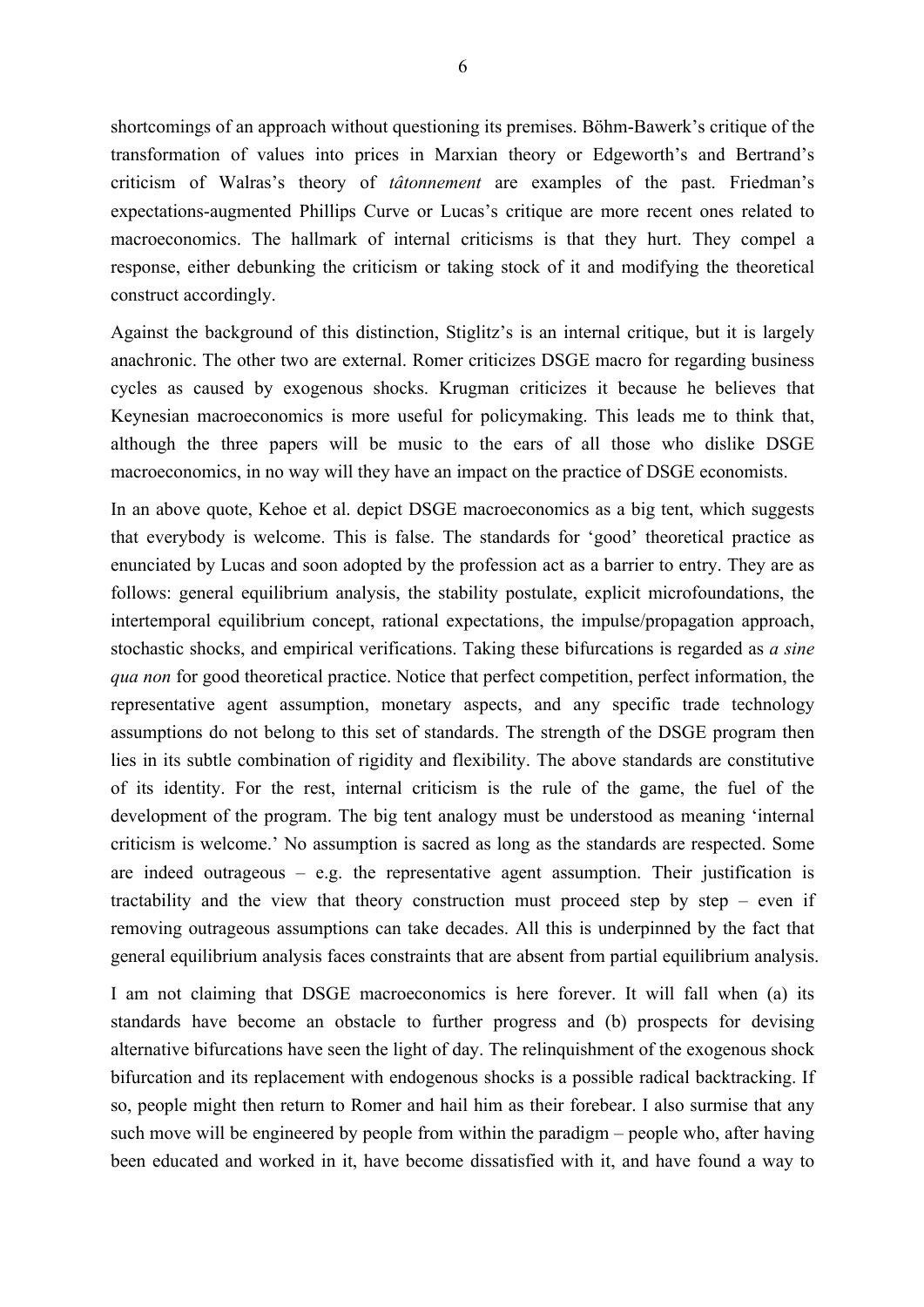blaze a new trail. Paradigms crumble from the inside rather than the outside. That said, I have the feeling that DSGE macroeconomics is still far from having run out of steam.

## REFERENCES

- Blanchard, O. 2018. "On the Future of Macroeconomic Models." *Oxford Review of Economic Policy*. **34**: 43–54.
- Ball L, and Mazumder S. ''Inflation Dynamics and the Great Recession.'' *NBER Working Papers*. National Bureau of Economic Research. No. 17044.
- Christiano L, Eichenbaum M, Trabandt M. 2015. "Understanding the Great Recession." *American Economic Journal: Macroeconomics.* **7**: 110-167.
- Christiano, L. M. Eichenbaum and M. Trabant. 2018."On DSGE Models." *Journal of Economic Perspectives.* **32**: 113–140.
- Del Negro M, Giannoni M, Schorfheide F. 2015. "Inflation in the Great Recession and New Keynesian Models." *American Economic Journal: Macroeconomics.* **7**: 168-196.
- Eggertsson, G. and M. Woodford. 2003. "Optimal Monetary Policy in a Liquidity Trap." *NBER Working Papers*. National Bureau of Economic Research. No. 9968.
- Gali, J. 2018. "The State of New Keynesian Economics: A Partial Assessment." *Journal of Economic Perspective*s **32**: 87–112.
- Gertler, M and P. Karadi. 2011. "A Model of Unconventional Monetary Policy." **58**: 17-34.
- Gertler, M and S. Gilchrist. 2018. "What Happened: Financial Factors in the Great Recession. " *Journal of Economic Perspective.* **32**: 3–30.
- Hall, R. 2011. "The Long Slump." *The American Economic Review.* **101**:431-469.
- Kaplan G and G. Violante 2018. "Microeconomic Heterogeneity and Macroeconomic Shocks." *Journal of Economic Perspectives*. **32**: 167–194.
- Kehoe, P. Midrigan, V. and E. Pastorini. 2018. "Evolution of Modern Business Cycle Models: Accounting for the Great Recession." *Journal of Economic Perspectives*. **32**: 141–166.
- Krugman, P. 2018. *"*Good Enough for Government Work? Macroeconomics Since the Crisis." (*Oxford Review of Economic Policy*. **34**: 156–168.
- Krusell, P. and A. Smith. 1998. "Income and Wealth Heterogeneity in the Macoreconomy." *Journal of Political Economy*. 105: 867-896.
- Mian, A and A. Sufi. 2018. "Finance and Business Cycles: The Credit-Driven Household Demand Change." *Journal of Economic Perspectives.* **32**: 31–58.
- Nikamura, E and J. Steinsson. 2018. "Identification in Macroeconomics." *Journal of Economic Perspectives*. **32**: 59–86.
- Romer, P. 2016 "The Trouble with Macroeconomics." *The American Economist*. https://ccl.yale.edu/sites/default/files/files/The%20Trouble%20with%20Macroeconomic s.pdf.
- Stiglitz, J. 2018. "Where Modern Macroeconomics Went Wrong." *Oxford Review of Economic Policy*. **34**: 156–168.

Wren-Lewis, S. 2018. "Ending the Microfoundations Hegemony." *Oxford Review of Economic Policy*. **34**: 55-69